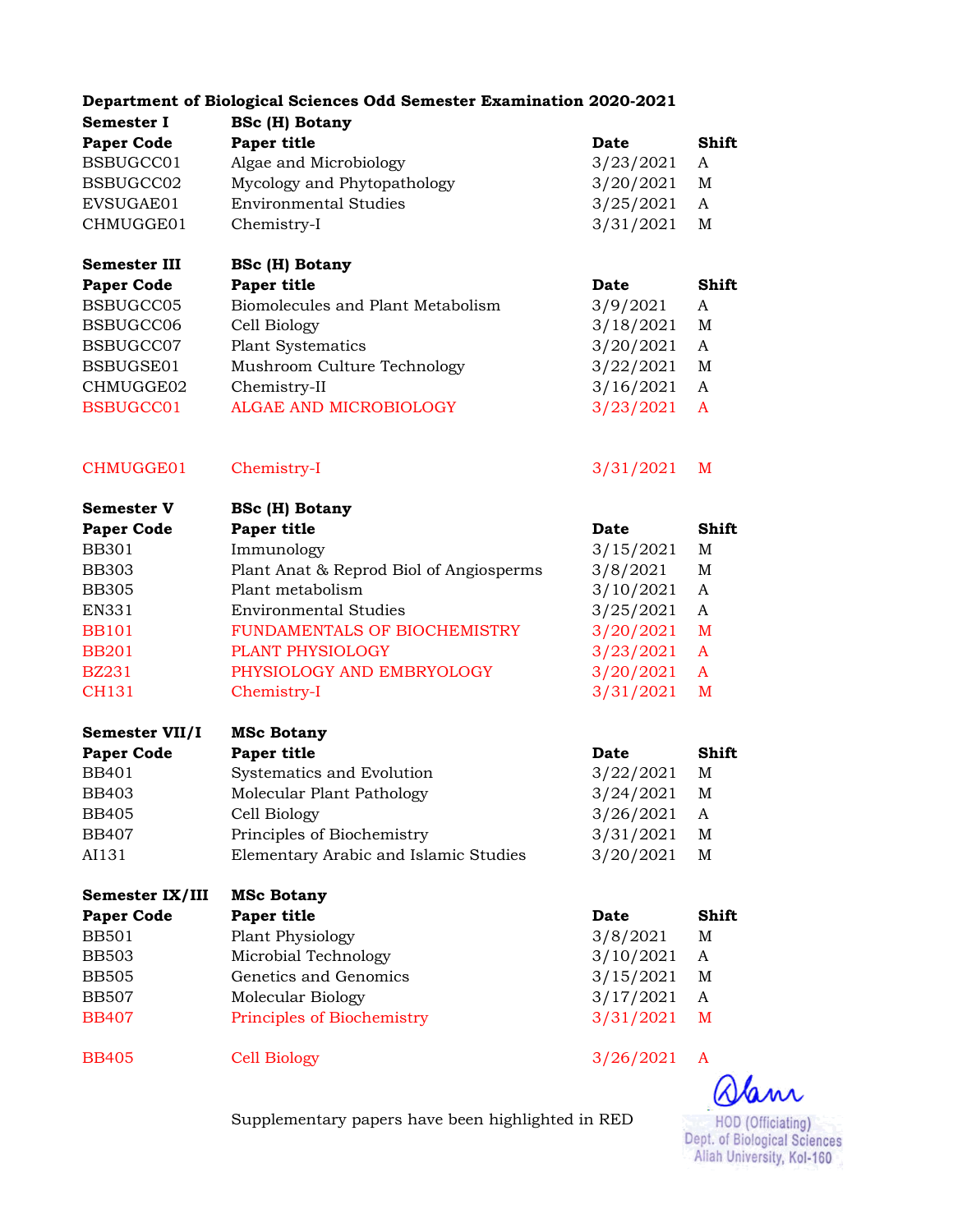|                     | <b>Department of Biological Sciences Odd Semester Examination 2020-2021</b> |             |             |
|---------------------|-----------------------------------------------------------------------------|-------------|-------------|
| <b>Semester I</b>   | <b>BSc (H) Microbiology</b>                                                 |             |             |
| <b>Paper Code</b>   | Paper title                                                                 | <b>Date</b> | Shift       |
| BSMUGCC01           | Intro to Microbiology and Microbial Diversity                               | 3/23/2021   | A           |
| BSMUGCC02           | Fundamentals of Biochemistry                                                | 3/20/2021   | M           |
| EVSUGAE01           | <b>Environmental Studies</b>                                                | 3/25/2021   | A           |
| CHMUGGE01           | Chemistry-I                                                                 | 3/31/2021   | $\mathbf M$ |
| <b>Semester III</b> | <b>BSc (H) Microbiology</b>                                                 |             |             |
| <b>Paper Code</b>   | Paper title                                                                 | <b>Date</b> | Shift       |
| BSMUGCC05           | Microbial Physiology and Metabolism                                         | 3/9/2021    | A           |
| BSMUGCC06           | Cell Biology                                                                | 3/18/2021   | $\mathbf M$ |
| BSMUGCC07           | <b>Microbial Genetics</b>                                                   | 3/20/2021   | A           |
| BSMUGSE01           | Biofertilizers and Biopesticides                                            | 3/22/2021   | $\mathbf M$ |
| CHMUGGE02           | Chemistry-II                                                                | 3/16/2021   | A           |
| BSMUGCC01           | Intro to Microbiology and Microbial Diversity                               | 3/23/2021   | A           |
| <b>BSMUGCC02</b>    | <b>Fundamentals of Biochemistry</b>                                         | 3/20/2021   | M           |
| EVSUGAE01           | <b>Environmental Studies</b>                                                | 3/25/2021   | A           |
| CHMUGGE01           | Chemistry-I                                                                 |             | M           |
|                     |                                                                             | 3/31/2021   |             |
| <b>Semester V</b>   | <b>BSc (H) Microbiology</b>                                                 |             |             |
| <b>Paper Code</b>   | Paper title                                                                 | <b>Date</b> | Shift       |
| <b>BM301</b>        | Recombinant DNA Technology                                                  | 3/8/2021    | M           |
| <b>BM303</b>        | Immunology                                                                  | 3/15/2021   | $\mathbf M$ |
| <b>BM305</b>        | <b>Medical Microbiology</b>                                                 | 3/10/2021   | A           |
| EN331               | <b>Environmental Studies</b>                                                | 3/25/2021   | A           |
| <b>BM101</b>        | FUNDAMENTALS OF BIOCHEMISTRY                                                | 3/20/2021   | M           |
| <b>BM203</b>        | <b>Microbial Genetics</b>                                                   | 3/20/2021   | A           |
| CH131               | Chemistry-I                                                                 | 3/31/2021   | M           |
| Semester VII/I      | <b>MSc Microbiology</b>                                                     |             |             |
| <b>Paper Code</b>   | Paper title                                                                 | <b>Date</b> | Shift       |
| <b>BM401</b>        | Prokarya                                                                    | 3/22/2021   | M           |
| <b>BM403</b>        | Acellular world and Eukarya                                                 | 3/24/2021   | M           |
| <b>BM405</b>        | Cell Biology                                                                | 3/26/2021   | A           |
| <b>BM407</b>        | Principles of Biochemistry                                                  | 3/31/2021   | M           |
| AI131               | Elementary Arabic and Islamic Studies                                       | 3/20/2021   | $\mathbf M$ |
| Semester IX/III     | <b>MSc Microbiology</b>                                                     |             |             |
| <b>Paper Code</b>   | Paper title                                                                 | Date        | Shift       |
| <b>BM501</b>        | Immunobiology                                                               | 3/8/2021    | M           |
| <b>BM503</b>        | Genetic Engineering                                                         | 3/10/2021   | A           |
| <b>BM505</b>        | Microbial Pathogenicity                                                     | 3/15/2021   | M           |
| <b>BM507</b>        | Molecular Biology                                                           | 3/17/2021   | A           |
| <b>BM407</b>        | Principles of Biochemistry                                                  | 3/31/2021   | M           |
| <b>BM401</b>        | Prokarya                                                                    | 3/22/2021   | M           |
| <b>BM405</b>        | <b>Cell Biology</b>                                                         | 3/26/2021   | A           |
|                     |                                                                             |             | $\bigcap$   |

Supplementary papers have been highlighted in RED

Wann HOD (Officiating)<br>Dept. of Biological Sciences<br>Aliah University, Kol-160